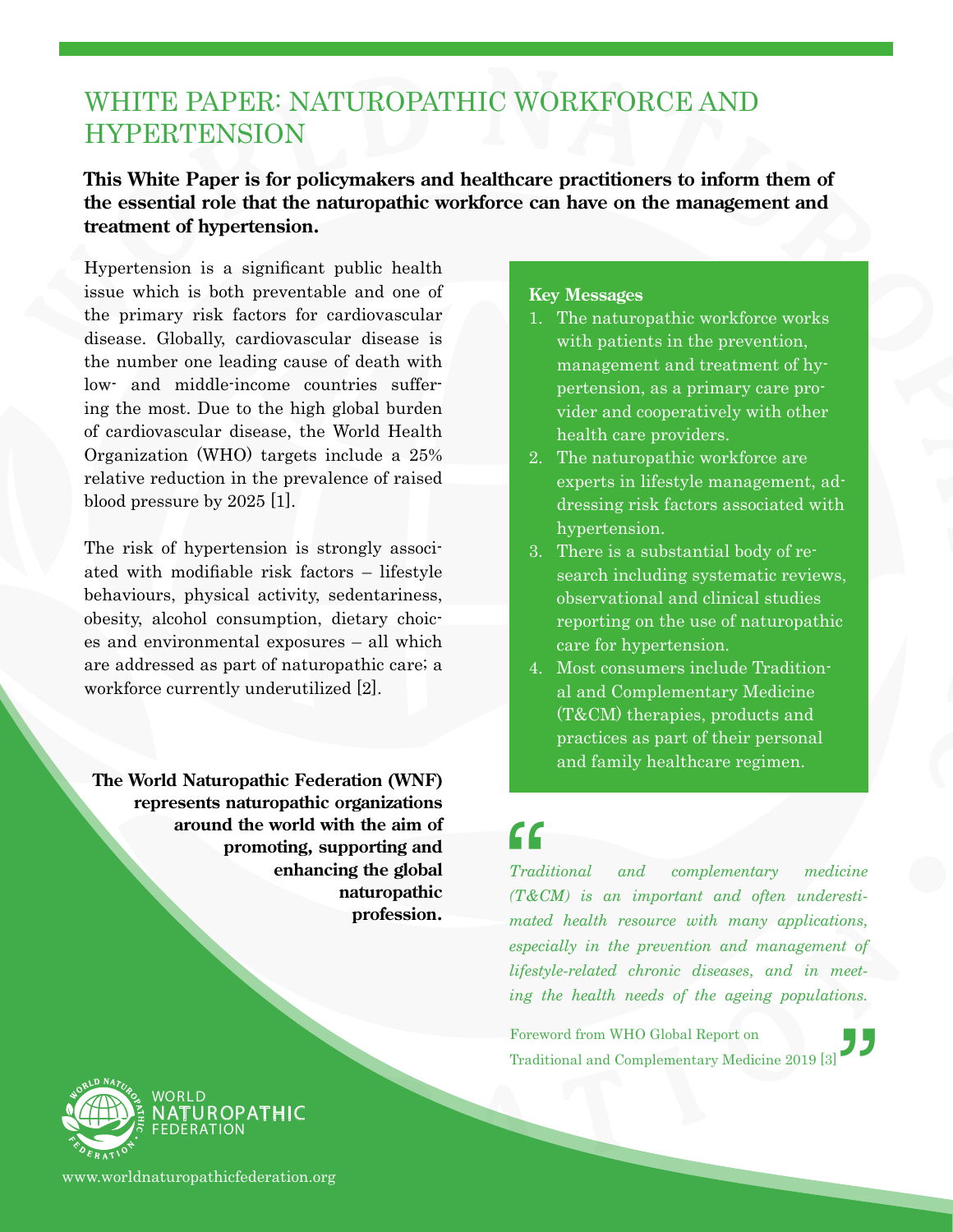**The naturopathic workforce works with patients in the prevention, management and treatment of hypertension, as a primary care provider and cooperatively with other health care providers.**



A recent international cross-sectional study in 14 countries of naturopathic practice and patient characteristics detail the naturopathic workforce as an unrecognised healthcare opportunity [4]. The individualized and multi-modal naturopathic approach serves as a model of holistic preventive cardiovascular care, management and/or treatment of cardiovascular conditions, including hypertension [2].

• Cardiovascular conditions are listed in the top 10 reasons patients seek naturopathic care [2].

- Adjunct naturopathic care exhibits reductions in cardiovascular risk and in total societal and employer costs [5].
- Patients with chronic diseases, including hypertension, who were visiting different practitioner groups indicated that they were the most satisfied with the services they received from naturopathic practitioners [6].

#### **The naturopathic workforce are experts in lifestyle management and addressing risk factors associated with hypertension.**

- The naturopathic lens is well suited to complex conditions with its focus on complexity, addressing multiple causative factors and physiological systems concurrently [2].
- A strength of the naturopathic profession is that it addresses lifestyle factors as an integral part of practice. Naturopathic practitioners support informed decision making and address diet, activity level, breathing, stress management, alcohol and smoking behaviours, environmental

pollutant exposure and other known risk factors as part of their detailed assessment and general treatment strategy for all NCDs, including hypertension [2].

• 98% of the naturopathic workforce engage in community education and health promotion activities, hence they are well-suited to play a more formal role in public health initiatives aimed at increasing health literacy and healthy choices [7].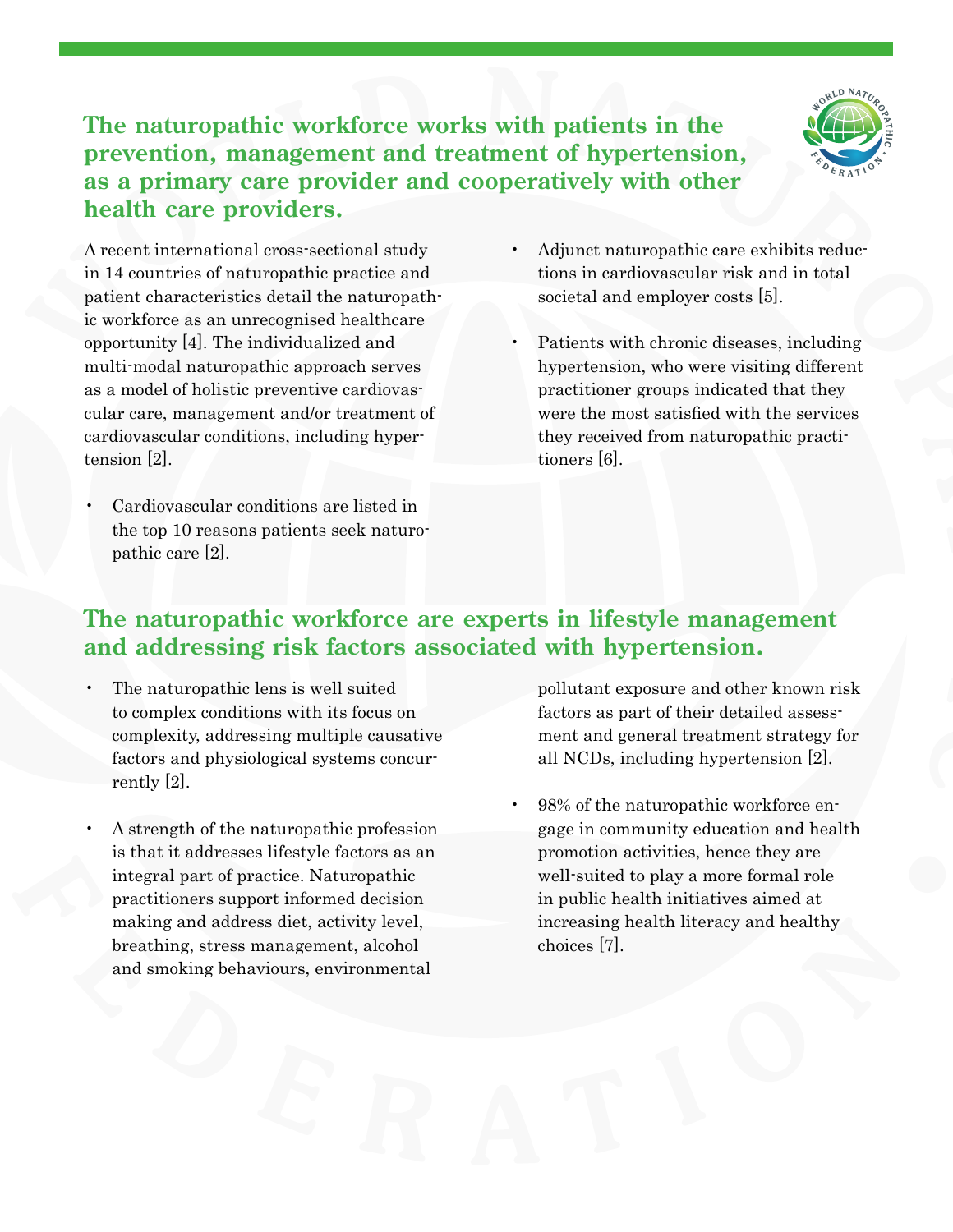### **There is a substantial body of research including systematic reviews, observational and clinical studies reporting on the use of naturopathic care for hypertension.**

The international naturopathic research community has demonstrated sustained commitment to codifying and synthesizing existing knowledge, generating new knowledge, and disseminating this knowledge to the wider clinical and research community [2].

- Systematic scoping review of whole-system, multi-modality naturopathic medicine identified several studies assessing the effectiveness of naturopathic interventions for cardiovascular diseases, including hypertension [15].
- Observational study [retrospective] reveals an increased proportion of participants with normalised systolic and diastolic blood pressure following adjunctive naturopathic care over 6 months [8].
- Cohort study [prospective] participants with mild to moderate hypertension, with naturopathy-based lifestyle inter-

vention and yoga for 3 weeks, produced a decrease in mean systolic and diastolic blood pressure [9].

- Parallel randomized controlled trial investigating naturopathic intervention involving manual acupuncture compared to yogic breathing resulted in a significant reduction in systolic blood pressure [yogic breathing] and reduction in diastolic blood pressure [acupuncture] [10].
- Cohort study [prospective] over 3 months, 99% of hypertensive patients in a yoga and integrated naturopathy hospital achieved target blood pressure [11].
- A single-arm open uncontrolled trial prescribing a hypertension dietary supplement of one tablet per day revealed a decrease in systolic and diastolic blood pressure by study completion at 6 months [12].

### **Most consumers include Traditional and Complementary Medicine (T&CM) therapies, products and practices as part of their personal and family healthcare regimen.**

According to the WHO, 88% of countries report the use of Traditional and Complementary Medicine (T&CM) therapies, products and practices, including naturopathy [1].

- Naturopathic care is known for its diverse and flexible therapeutic approach to healthcare. It is individualized to each patient using a range of therapeutic modalities and practices, ensuring the valued client-centric elements of trust, engagement and empowerment [13].
- There is a growing trend for individuals to choose herbal remedies, vitamins and minerals as part of their healthcare regimen, especially when treating chronic concerns [14].
- It is common for the naturopathic workforce to perform or prescribe four or more different naturopathic therapeutic modalities or practices during a naturopathic visit with the most common being applied and clinical nutrition, lifestyle modifications, and herbal medicine [4, 13].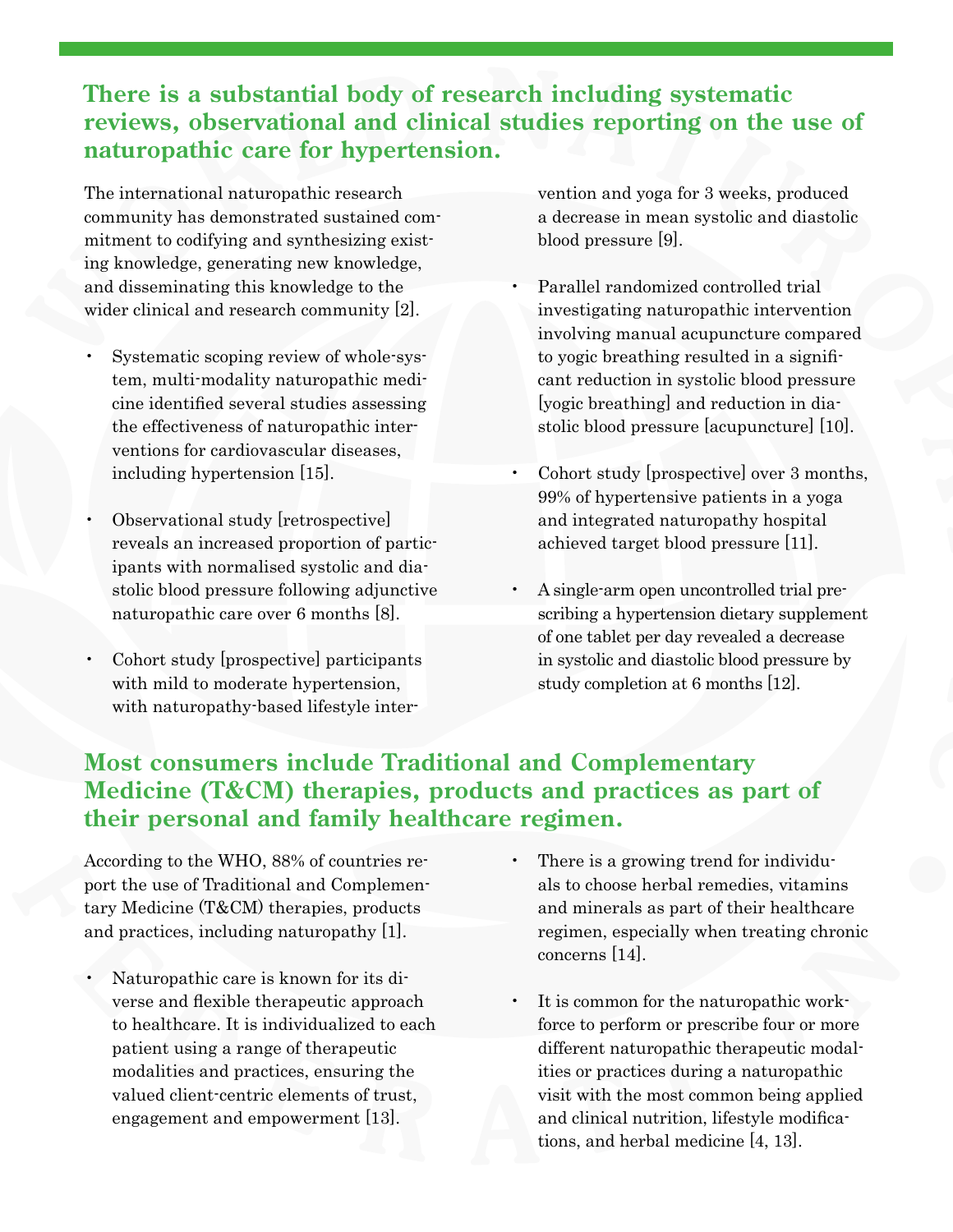## Overview of Naturopathy

According to the Health Technology Assessment on Naturopathy: [2]

- Naturopathy is a traditional system of medicine originating in Europe that is now part of T&CM around the world as naturopathy or naturopathic medicine.
- Naturopathy is defined by two philosophies and seven principles and naturopathic care is guided by distinct naturopathic therapies.
- As of 2021, there is a naturopathic workforce in over 108 countries, and it is estimated that the naturopathic workforce sees over 5.5 million patients globally per month.
- Naturopaths / naturopathic doctors provide healthcare for diverse chronic and acute conditions throughout all stages of life and support patients seeking preventive and palliative care. The naturopathic workforce is an untapped health resource to address high burden health conditions such as hypertension both as primary care practitioners and collaboratively with other healthcare professionals.
- Naturopathic practice is complex and multi-modal and incorporates core naturopathic therapies, modalities and practices including applied nutrition, clinical nutrition, herbal medicine, lifestyle modifications, mind-body medicine techniques, naturopathic physical medicine, hydrotherapy and other therapies based on jurisdictional regulations and level of education.

For more information contact the World Naturopathic Federation at info@worldnaturopathicfederation.org or visit our website at worldnaturopathicfederation.org



www.worldnaturopathicfederation.org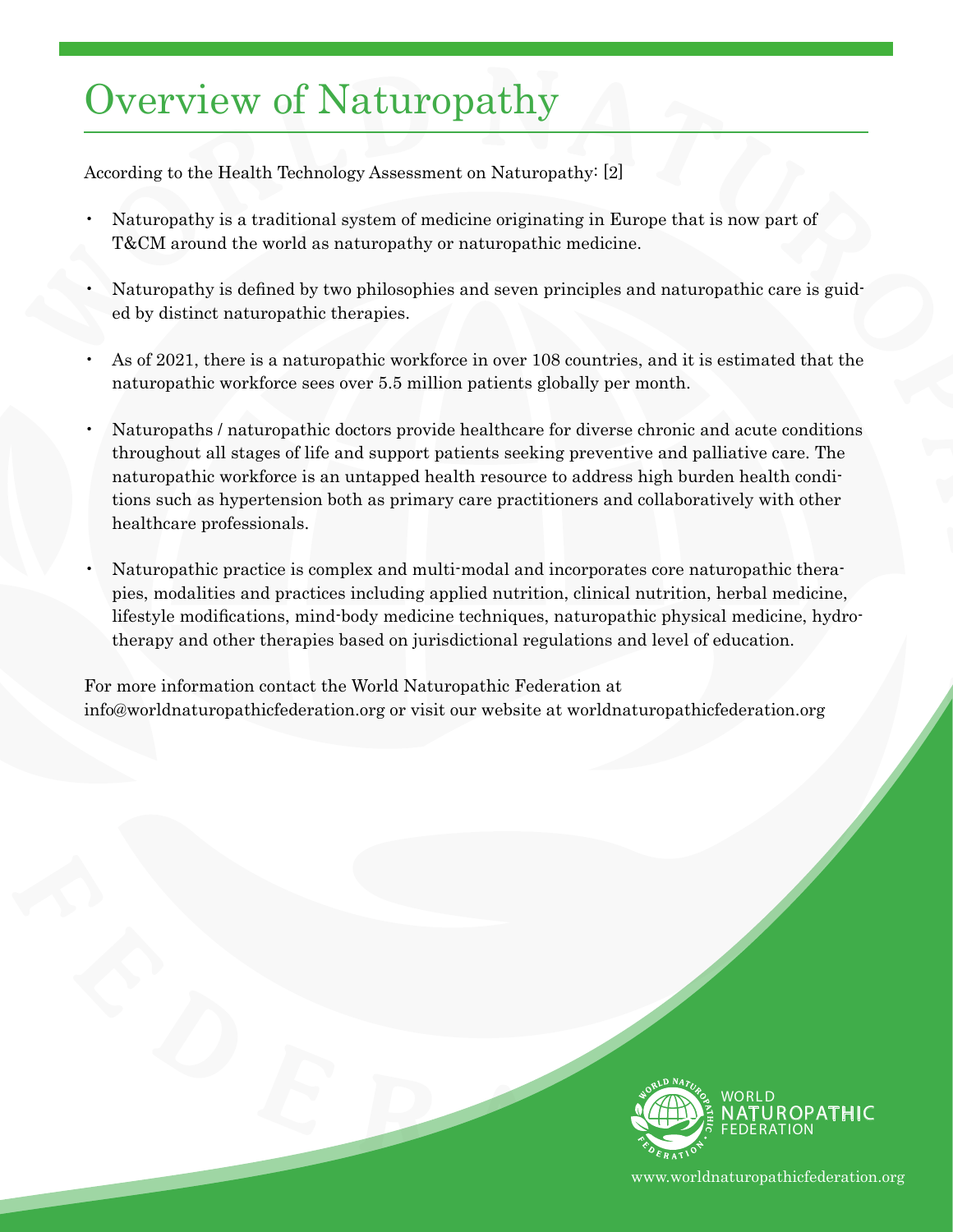# References

- 1. World Health Organization (WHO): *Global NCD Target, Reduce high blood pressure*. (2016) Accessed March 23rd, 2022 [Global NCD target: reduce high blood pressure (who.int) ]
- 2. Lloyd I, Steel A, Wardle J. *Naturopathy, practice, effectiveness, economics & safety*. World Naturopathic Federation. 2021. [\[https://worldnaturopathicfederation.org/project/health-technology-assessment-natu](https://worldnaturopathicfederation.org/project/health-technology-assessment-naturopathy/)[ropathy/\]](https://worldnaturopathicfederation.org/project/health-technology-assessment-naturopathy/)
- 3. World Health Organization (WHO). *WHO Global Report on Traditional and Complementary Medicine*. (2019). Accessed February 19th, 2022. [[https://apps.who.int/iris/bitstream/handle/10665/312342/9789241](https://apps.who.int/iris/bitstream/handle/10665/312342/9789241515436-eng.pdf?sequence=1&isAllowed=y) [515436-eng.pdf?sequence=1&isAllowed=y](https://apps.who.int/iris/bitstream/handle/10665/312342/9789241515436-eng.pdf?sequence=1&isAllowed=y)]
- 4. Steel, A., Foley, H., Bradley, R., Van De Venter, C., Lloyd, I., Schloss, J., Wardle, J., & Reid, R. (2020). *Overview of international naturopathic practice and patient characteristics: results from a cross-sectional study in 14 countries*. BMC Complement Med Ther, 20(1), 59.<https://doi.org/10.1186/s12906-020-2851-7>
- 5. Herman, P. M., Szczurko, O., Cooley, K., & Seely, D. (2014). *A Naturopathic Approach to the Prevention of Cardiovascular Disease: Cost-Effectiveness Analysis of a Pragmatic Multi-Worksite Randomized Clinical Trial*. Journal of Occupational and Environmental Medicine, 56(2). [https://journals.lww.com/joem/Full](https://journals.lww.com/joem/Fulltext/2014/02000/A_Naturopathic_Approach_to_the_Prevention_of.13.aspx)[text/2014/02000/A\\_Naturopathic\\_Approach\\_to\\_the\\_Prevention\\_of.13.aspx](https://journals.lww.com/joem/Fulltext/2014/02000/A_Naturopathic_Approach_to_the_Prevention_of.13.aspx)
- 6. Foley, H., Steel, A., & Adams, J. (2020). *Perceptions of person-centred care amongst individuals with chronic conditions who consult complementary medicine practitioners*. Complementary Therapies in Medicine, 52, 102518. <https://doi.org/https://doi.org/10.1016/j.ctim.2020.102518>
- 7. Steel, A., & Lloyd, I. (2021). *Community education and health promotion activities of naturopathic practitioners: results of an international cross-sectional survey*. BMC Complementary Medicine and Therapies, 21(1), 293.<https://doi.org/10.1186/s12906-021-03467-z>
- 8. Bradley, R., Kozura, E., Kaltunas, J., Oberg, E. B., Probstfield, J., & Fitzpatrick, A. L. (2011). *Observed Changes in Risk during Naturopathic Treatment of Hypertension*. Evidence-based complementary and alternative medicine : eCAM, 2011, 826751.<https://doi.org/10.1093/ecam/nep219>
- 9. Murthy, S. N., Rao, N. S. N., Nandkumar, B., & Kadam, A. (2011). *Role of naturopathy and yoga treatment in the management of hypertension*. Complementary therapies in clinical practice, 17, 9-12. <https://doi.org/10.1016/j.ctcp.2010.08.005>
- 10. Sriloy, M., Nair, P. M. K., Pranav, K., & Sathyanath, D. (2015). *Immediate effect of manual acupuncture stimulation of four points versus slow breathing in declination of blood pressure in primary hypertension References (CONTINUED) – A parallel randomized control trial*. Acupuncture and Related Therapies, 3(2), 15-18. https://doi.org/<https://doi.org/10.1016/j.arthe.2015.08.001>
- 11. Edla, S., Kumar, A., Srinivas, B., Raju, M., & Gupta, V. (2017). *'Integrated Naturopathy and Yoga' re-*